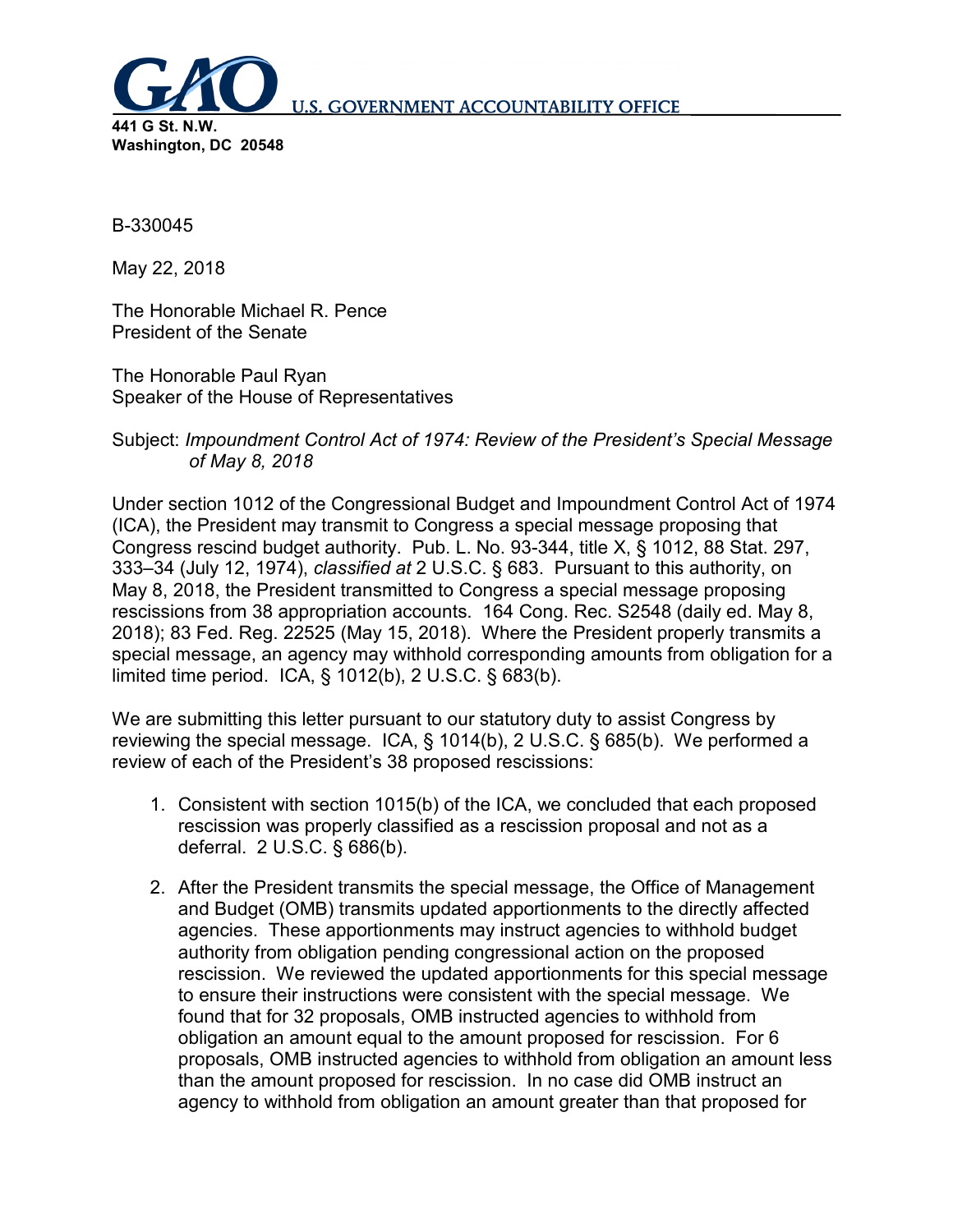rescission. In the Enclosure we identify each proposal for which the amount that OMB instructed agencies to withhold differed from the amount the special message proposed for rescission.

- 3. We contacted officials at each agency directly affected by the proposed rescissions to determine whether they withheld budget authority from obligation in a manner consistent with the special message. In no case did an agency withhold from obligation an amount that exceeded the amount proposed for rescission.
- 4. Section 1001(4) of the ICA provides that the Act does not supersede any provision of law which requires the obligation of budget authority or the making of outlays thereunder. 2 U.S.C. § 681(4). We reviewed each instance where an agency withheld amounts from obligation to ensure that such withholding was consistent with this provision. Except as noted, we concluded that each proposal was consistent with section 1001(4). We concluded that two proposals, R18-28 and R18-30, were not consistent with section 1001(4). These proposals involve amounts for which the appropriation vests in the agency no discretion over the obligation of funds. These amounts may not be withheld from obligation pending congressional consideration of the rescission proposal. We discuss this conclusion further in the Enclosure.
- 5. To identify additional facts surrounding each proposed rescission and its probable effects, we determined whether prior GAO work addressed the subject matter of each proposal. In the Enclosure we note the existence of this prior work where applicable.

In addition to the information given above, in the Enclosure we offer further observations on some of the proposed rescissions. If you have any questions, please contact Julia C. Matta, Managing Associate General Counsel, at (202) 512-4023, or Omari Norman, Assistant General Counsel for Appropriations Law, at (202) 512-8272.

Sumes H Amsh

Thomas H. Armstrong General Counsel

**Enclosure**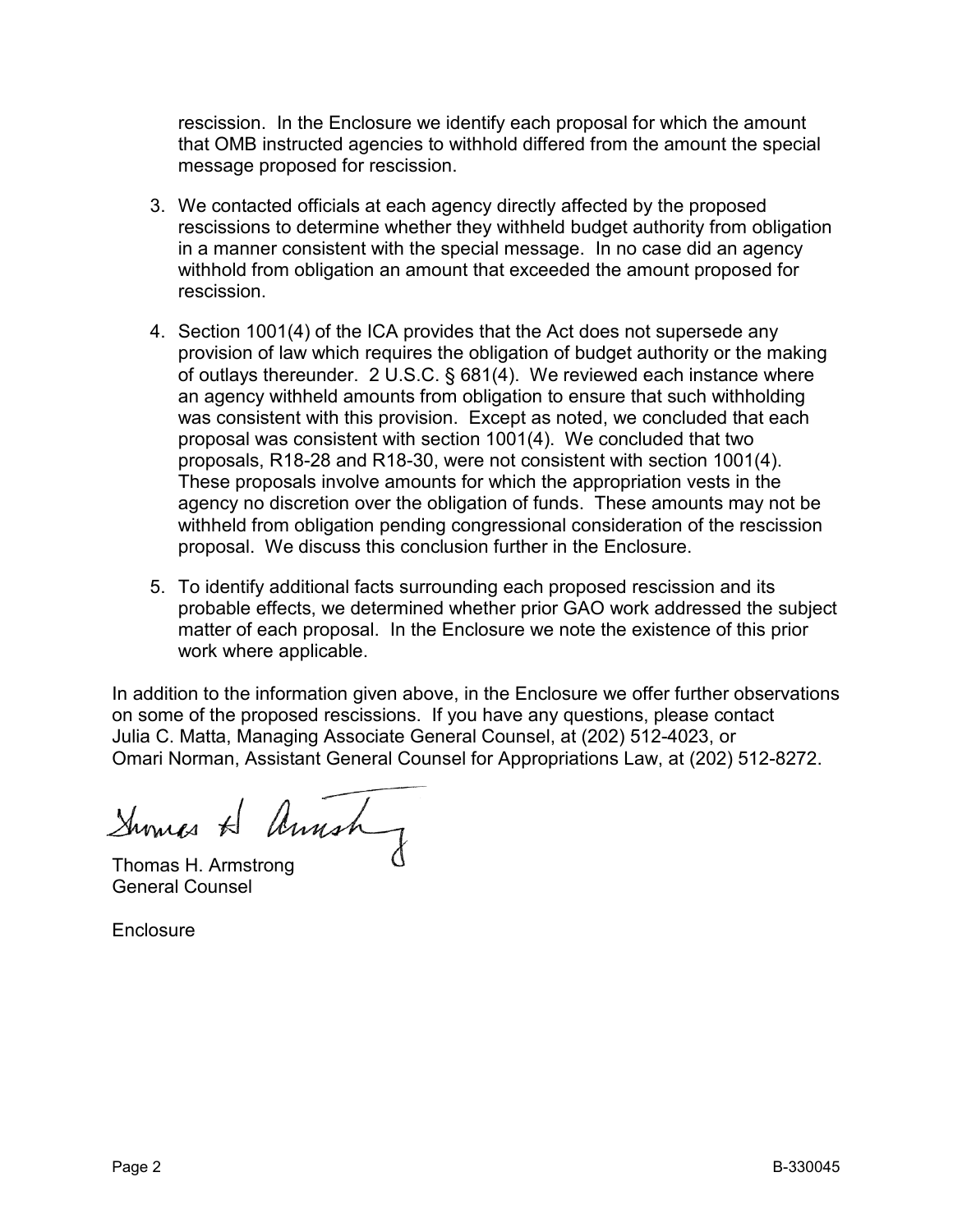## **Department of Agriculture Natural Resources Conservation Service Watershed and Flood Prevention Operations (012-1072 /X) Amount proposed for rescission: \$157,482,457**

In the apportionment schedule, OMB instructed the Department of Agriculture to withhold \$157,000,000 from obligation, which is \$482,457 less than the amount proposed for rescission.

### **R18-4**

**Department of Agriculture Rural Housing Service Rental Assistance Program (012-0137 2017/2018) Amount proposed for rescission: \$40,000,000**

The justification for this proposal states that fiscal year 2018 appropriations fully funded the program and that unobligated amounts are not needed to fully renew all the rental assistance contracts in fiscal year 2018.

In [GAO-17-725,](https://www.gao.gov/assets/690/687124.pdf) we found some weaknesses in Rural Housing Service's (RHS) budget estimation process identifying its needs. We noted that, if faced with funding gaps in the future, RHS officials said they would implement mitigation measures, such as using unexpended funds from properties that exited the program, which would reduce the total number of rental assistance units in the program.

#### **R18-6**

### **Department of Agriculture Rural Business-Cooperative Service Rural Cooperative Development Grants (012-1900 /X) Amount proposed for rescission: \$14,705,229**

The justification for this proposal states that amounts would be rescinded from the value-added agricultural product market development grants. However, we note that although the Consolidated Appropriations Act, 2017, made a line-item appropriation for value-added agricultural product market development grants, the proposed appropriations language would rescind amounts from the broader lump-sum appropriation for rural cooperative development grants, not from the more specific lineitem appropriation. Pub. L. No. 115-31, 131 Stat. 135, 156 (May 5, 2017).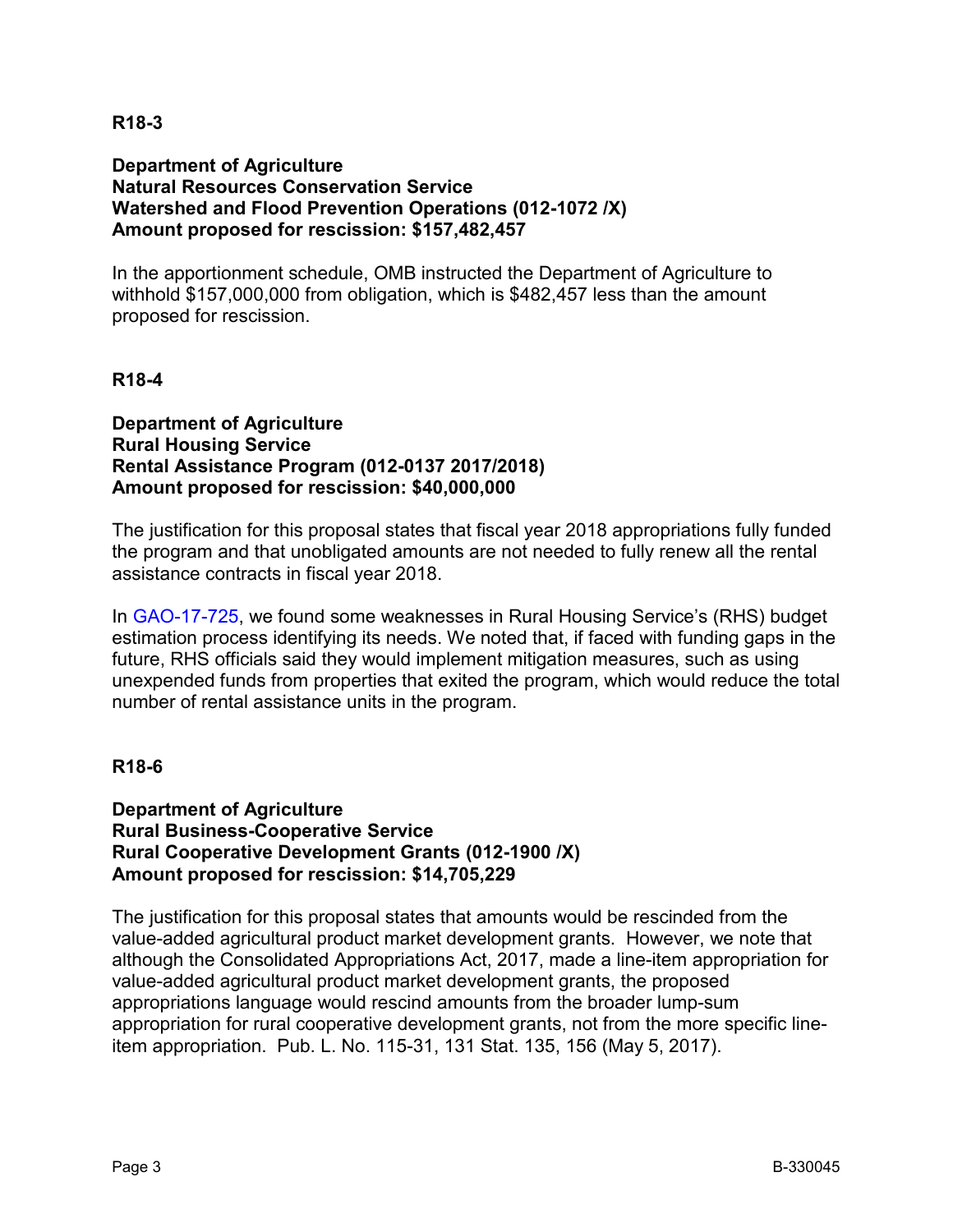## **Department of Agriculture Rural Utilities Service Rural Water and Waste Disposal Program Account (012-1980 /X) Amount proposed for rescission: \$37,000,000**

The justification for this proposal states that fiscal year 2018 appropriations fully funded the Rural Water and Waste Disposal Program.

In [GAO-17-559,](https://www.gao.gov/assets/690/687261.pdf) we noted that the Department of Agriculture was unable to fully obligate available loan funds for fiscal years 2012 through 2016. In [GAO-13-111,](https://www.gao.gov/assets/650/649553.pdf) we found that duplicative application processes—including duplicate engineering reports and environmental analyses—made the application process burdensome for communities applying for federal loans, including loans from the Department of Agriculture.

## **R18-11**

### **Department of Commerce Economic Development Administration Economic Development Assistance Programs (013-2050 /X) Amount proposed for rescission: \$30,000,000**

The justification for this proposal states that GAO has identified Economic Development Administration (EDA) programs as duplicative of other economic development programs.

In [GAO-12-819,](https://www.gao.gov/assets/650/647267.pdf) we found that overlap and fragmentation exist among federal economic development programs that support entrepreneurial efforts, including some EDA programs. However, based on available data, we did not find evidence of duplication among these programs (that is, instances when two or more agencies or programs are engaged in the same activities to provide the same services to the same beneficiaries). We recommended that the Department of Commerce (1) consistently collect information that would enable it to track the specific type of assistance these programs provide and the entrepreneurs it serves and (2) conduct more program evaluations to better understand why programs have not met performance goals and their overall effectiveness. These are currently open priority recommendations. In our report we noted that decisions about funding and restructuring would be difficult without better performance and evaluation information.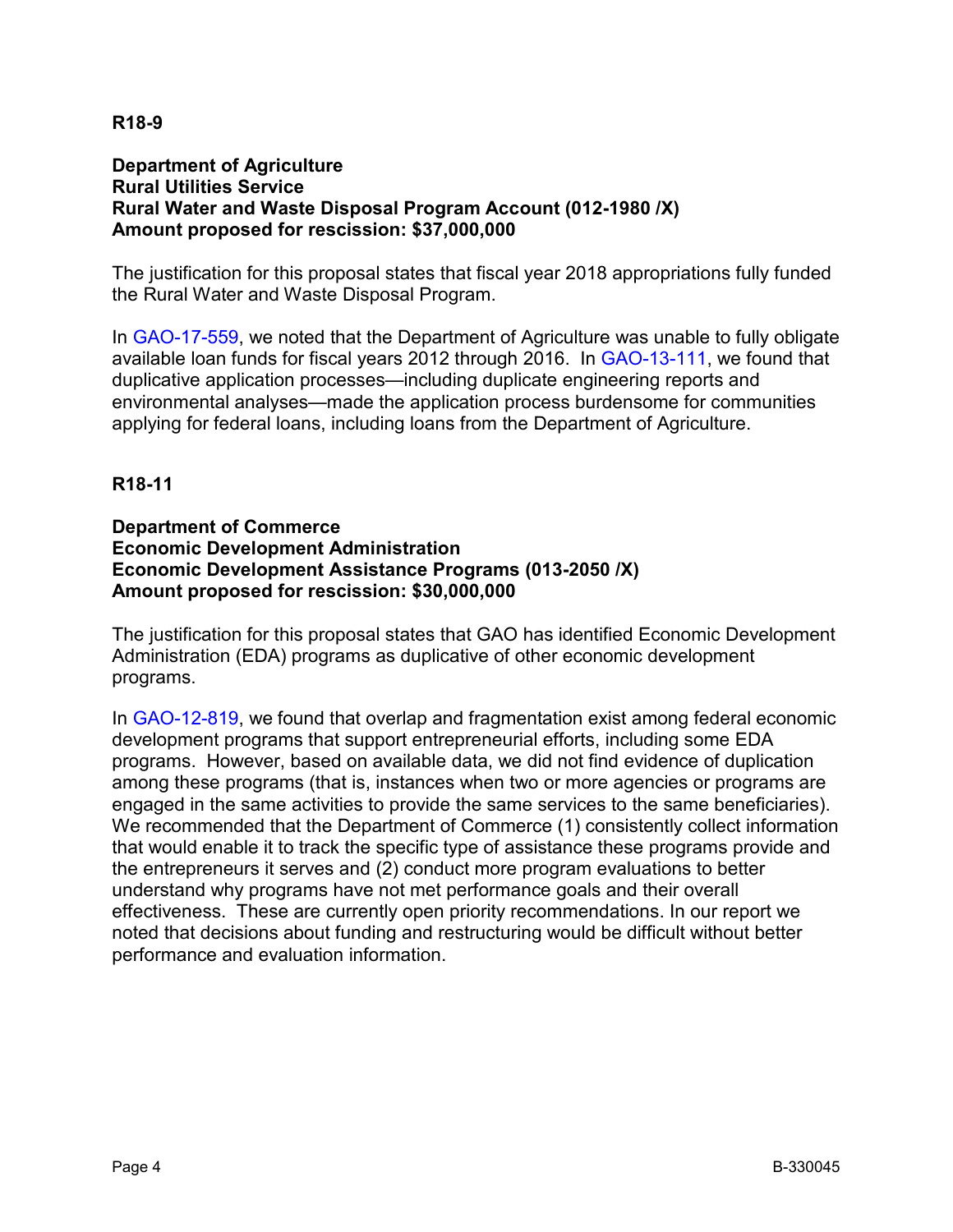### **Department of Energy Energy Programs Advanced Technology Vehicles Manufacturing Loan Program (089-0322 /X) Amount proposed for rescission: \$4,333,499,814**

The justification for this proposal states that only five loans have been closed under the Advanced Technology Vehicles Manufacturing (ATVM) Loan Program since it was established in 2007, and that no new loans have closed since 2011.

In [GAO-14-343SP,](https://www.gao.gov/assets/670/662327.pdf) GAO's annual report on opportunities to reduce fragmentation, overlap, and duplication, and achieve other financial benefits, we recommended that Congress consider rescinding all or part of the ATVM program's remaining credit subsidy appropriation. In the associated duplication and cost-savings [action tracker,](https://www.gao.gov/duplication/action_tracker/Advanced_Technology_Vehicles_Manufacturing_Loan_Program/action1#t=0) we noted that as of February 2018, the Department of Energy (DOE) had not demonstrated demand for ATVM loans sufficient to use a substantial portion of the program's remaining credit subsidy appropriations.

### **R18-13**

#### **Department of Energy Energy Programs Title 17 Innovative Technology Loan Guarantee Program (089-0208 /X) Amount proposed for rescission: \$160,682,760**

In the proposed rescission appropriations language, the citation to 42 U.S.C. § 15513 likely should read 42 U.S.C. § 16513.

The justification for this proposal states that only three loans have been closed through this program since it was established.

In [GAO-12-157,](https://www.gao.gov/assets/590/589210.pdf) we noted that DOE guaranteed 30 loans under section 1705 of the Energy Policy Act of 2005 as of the end of fiscal year 2011, using appropriations provided in the American Recovery and Reinvestment Act of 2009. In [GAO-14-645T,](https://www.gao.gov/assets/670/663707.pdf) we explained that in 2011, Congress provided additional appropriations to pay credit subsidy costs for energy efficiency and renewable energy projects. DOE's authority to enter into loan guarantees under section 1705 expired on September 30, 2011. As of February 2014, DOE had guaranteed two loans under section 1703; however, the credit subsidy cost was not covered by the 2011 appropriation, as these loans were for nuclear generation projects.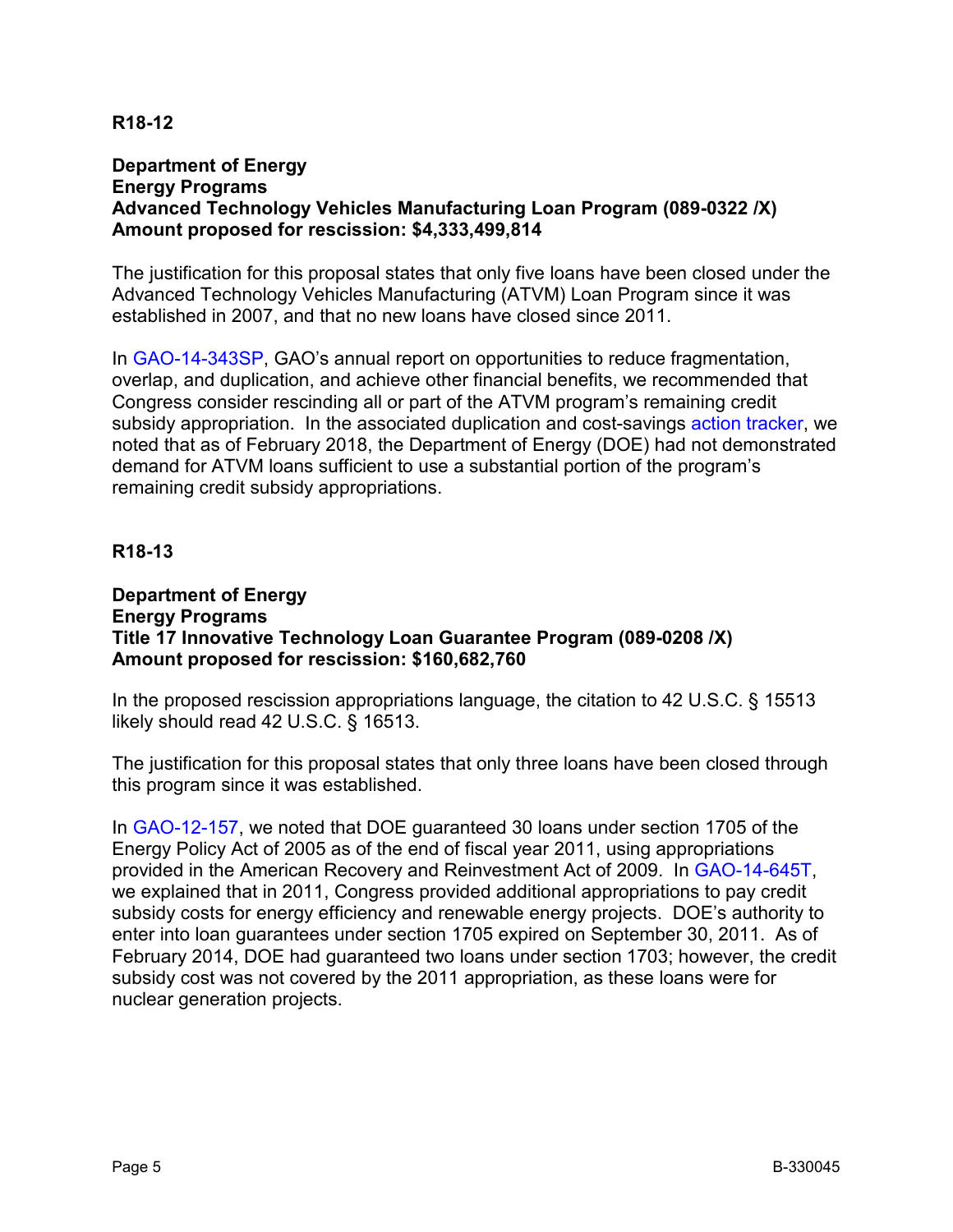### **Department of Energy Energy Programs Title 17 Innovative Technology Loan Guarantee Program, Recovery (089-0209 /X) Amount proposed for rescission: \$523,212,221**

Section 1306(c) of the Dodd-Frank Wall Street Reform and Consumer Protection Act, Pub. L. No. 111-203, title XIII, § 1306(c), 124 Stat. 1376, 2135–36 (July 21, 2010), amended section 1603 of division A of the American Recovery and Reinvestment Act of 2009, Pub. L. No. 111-5, div. A, title XVI, § 1603, 123 Stat. 115, 302 (Feb. 17, 2009) (ARRA), to provide that any unobligated balances of discretionary appropriations provided in division A of such act that remained unobligated as of December 31, 2012 were rescinded. The section also provided the President with the authority to waive the rescission requirements for unobligated balances if rescinding the balances was not in the best interest of the Nation. *Id*. On December 28, 2012, President Obama used the waiver authority provided by section 1603(c) of ARRA, as amended, to waive the rescission requirements for \$96 million in unobligated balances of appropriations provided in division A of ARRA for DOE's Title 17 Technology Loan Guarantee Program. *Waiver From Rescission of Unobligated Funds Under the American Recovery and Reinvestment Act of 2009*, 78 Fed. Reg. 661 (Jan. 4, 2013).

OMB advised us that on December 31, 2012, DOE followed the directive in section 1603(b) of ARRA and rescinded the remaining unobligated balances provided for this program. After this date, DOE received recoveries of ARRA funds that were obligated as of December 31, 2012. OMB and DOE do not view the language in section 1603(b) of ARRA that rescinds funds as applying to recoveries of amounts that were obligated as of December 31, 2012. OMB advised us that the \$523 million rescission from the ARRA funding proposed in the special message is a combination of the \$96 million that was not subject to the rescission requirement pursuant to the Presidential waiver and recoveries of balances that were obligated as of December 31, 2012.

The justification for this proposal states that the rescission would have no effect on outlays.

In [GAO-15-438](https://www.gao.gov/assets/670/669847.pdf) and [GAO-13-331R](https://www.gao.gov/assets/660/653064.pdf) we reported that the authority to enter into loan guarantees under section 1705 of the Energy Policy Act of 2005 expired on September 30, 2011. Because the authority has expired, DOE cannot guarantee any additional loans under section 1705.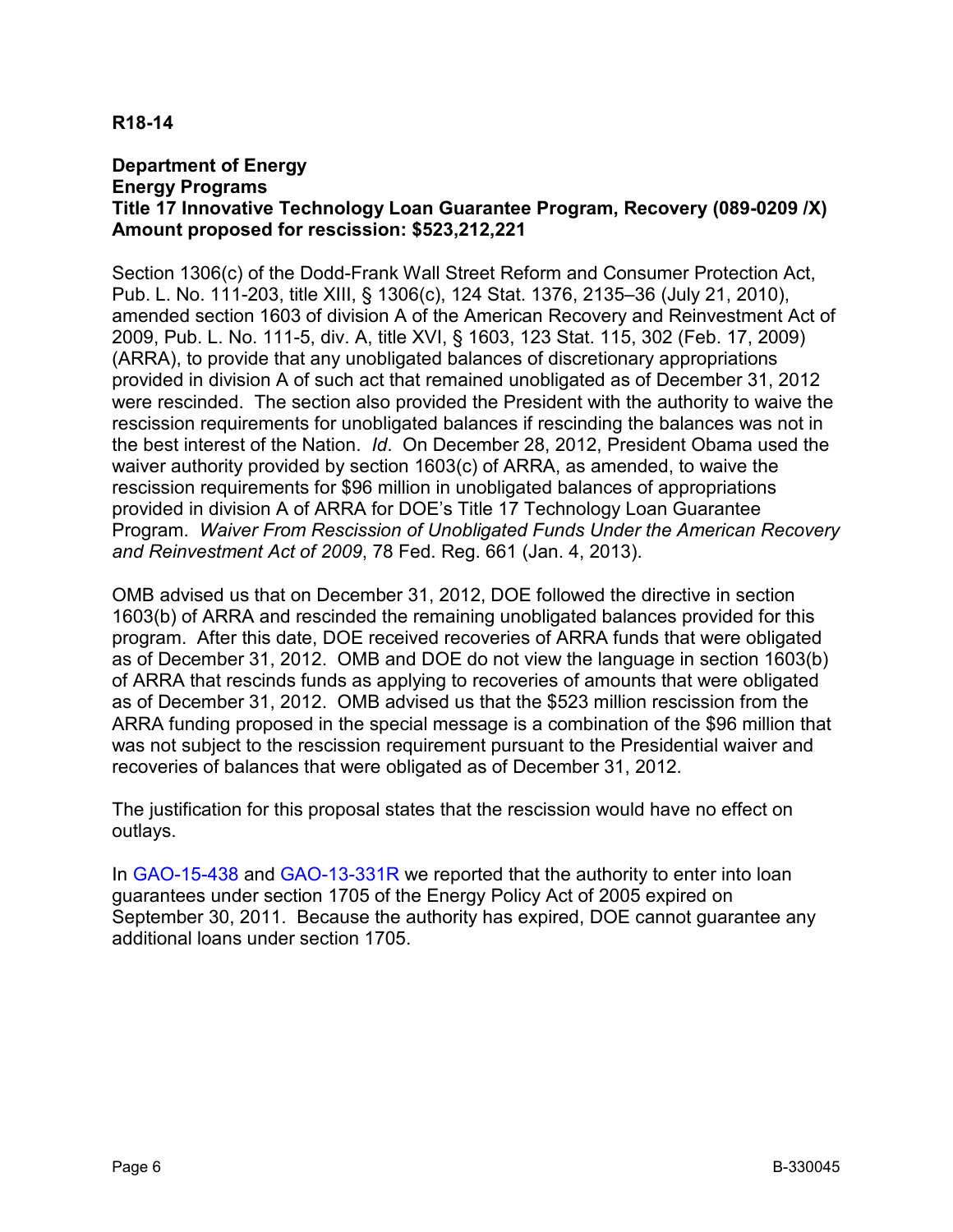### **Department of Health and Human Services Centers for Medicare and Medicaid Services Children's Health Insurance Fund (075-0515 /X) Amount proposed for rescission: \$5,149,512,000**

The amount proposed for rescission is \$5,149,512,000. In the apportionment schedule, the OMB instructed the Department of Health and Human Services (HHS) not to withhold any amounts from obligation.

## **R18-17**

**Department of Health and Human Services Centers for Medicare and Medicaid Services Child Enrollment Contingency Fund (075-5551 /X) Amount proposed for rescission: \$1,865,000,000**

The amount proposed for rescission is \$1,865,000,000. In the apportionment schedule, OMB instructed HHS not to withhold any amounts from obligation.

### **R18-19**

**Department of Housing and Urban Development Public and Indian Housing Programs Public Housing Capital Fund (086-0304 2015/2018) Amount proposed for rescission: \$1,192,287**

In the apportionment schedule, OMB instructed the Department of Housing and Urban Development (HUD) to withhold a total of \$1,192,287 from obligation. A footnote in the apportionment schedule indicates that HUD is to withhold \$598,070 from Modernization, \$4,494 from Emergency/Disaster Reserve, \$2,041 from Financial and Physical Assessments, \$438,000 from Resident Opportunity and Supportive Services, and \$149,682 from Administrative and Judicial Receiverships.

#### **R18-20**

### **Department of Housing and Urban Development Public and Indian Housing Programs Public Housing Capital Fund (086-0304 2016/2019) Amount proposed for rescission: \$5,243,222**

In the apportionment schedule, OMB instructed HUD to withhold a total of \$5,243,222 from obligation. A footnote in the apportionment schedule indicates that HUD is to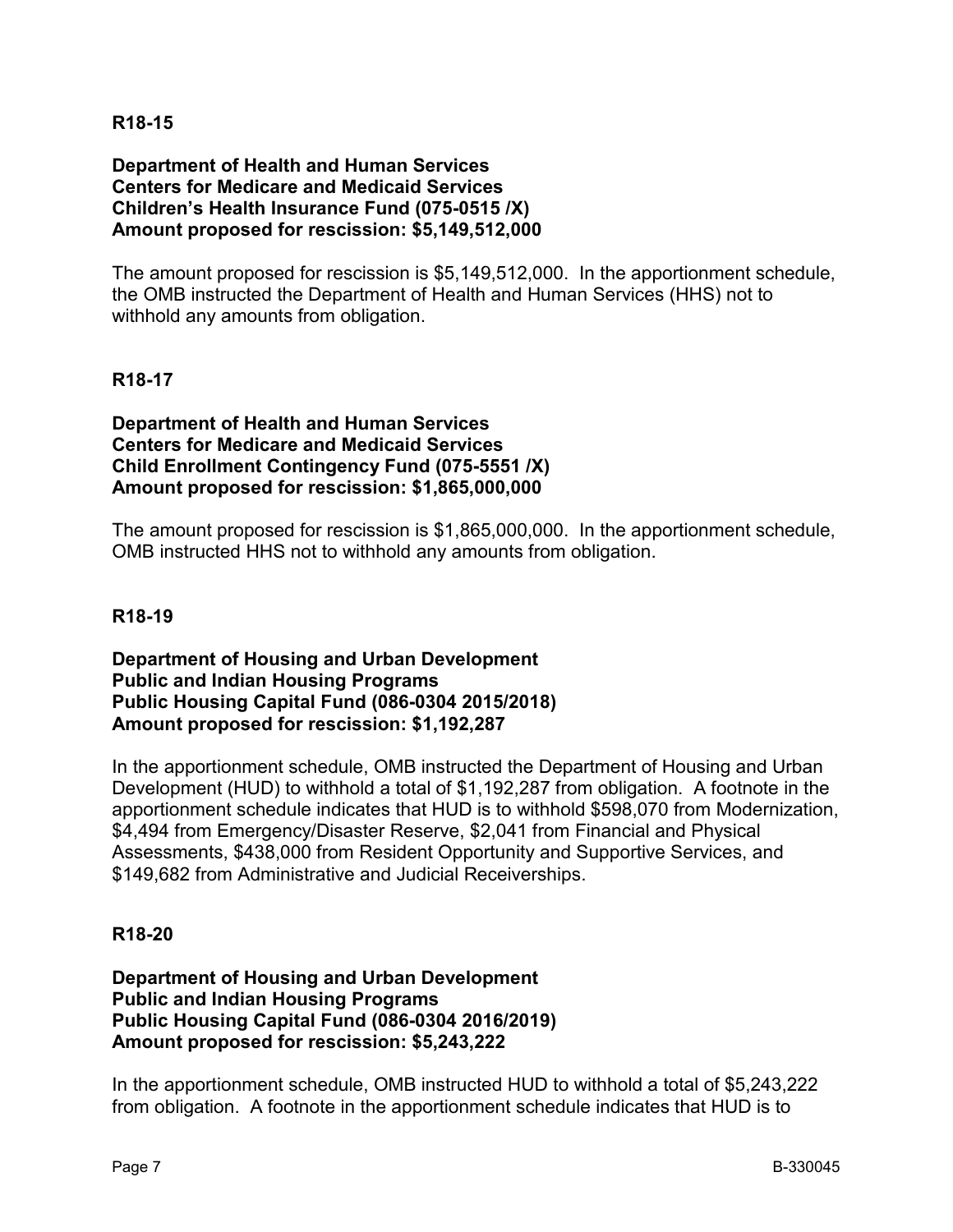withhold \$2,857,193 from Modernization, \$501,697 from Safety and Security, \$3,777 from Financial and Physical Assessments, \$465,279 from Resident Opportunity and Supportive Services, \$602,447 from Jobs-Plus Pilot, and \$812,829 from Administrative and Judicial Receiverships.

# **R18-21**

## **Department of Housing and Urban Development Public and Indian Housing Programs Public Housing Capital Fund (086-0304 2017/2020) Amount proposed for rescission: \$34,051,236**

In the apportionment schedule, OMB instructed HUD to withhold a total of \$31,980,121 from obligation, which is \$2,071,115 less than the amount proposed for rescission. A footnote in the apportionment schedule indicates that HUD is to withhold \$12,380,130 from Modernization, \$3,693,455 from Emergency/Disaster Reserve, \$116,816 from Safety and Security, \$7,334 from Financial and Physical Assessments, \$26,927 from Resident Opportunity and Support Services, \$15,000,000 from Jobs-Plus Pilot, and \$755,459 from Administrative and Judicial Receiverships.

# **R18-22**

### **Department of Housing and Urban Development Public and Indian Housing Programs Public Housing Capital Fund (086-0304 /X) Amount proposed for rescission: \$518,885**

In the apportionment schedule, OMB instructed HUD to withhold a total of \$518,885 from obligation. A footnote in the apportionment schedule indicates that HUD is to withhold \$79,649 from Modernization and \$439,236 from Technical Assistance.

## **R18-23**

### **Department of Justice Legal Activities and U.S. Marshals Assets Forfeiture Fund (015-5042 /X) Amount proposed for rescission: \$106,000,000**

The proposed rescission appropriations language refers to these amounts as "permanently rescinded." Rescission of amounts appropriated from special and trust fund receipts, as well as spending authority from offsetting collections from non-Federal sources, are usually temporary unless the legislation makes clear that the amounts are permanently rescinded. OMB Circular No. A-11, *Preparation, Submission, and Execution of the Budget*, §. 20.4(i) (Aug. 1, 2017).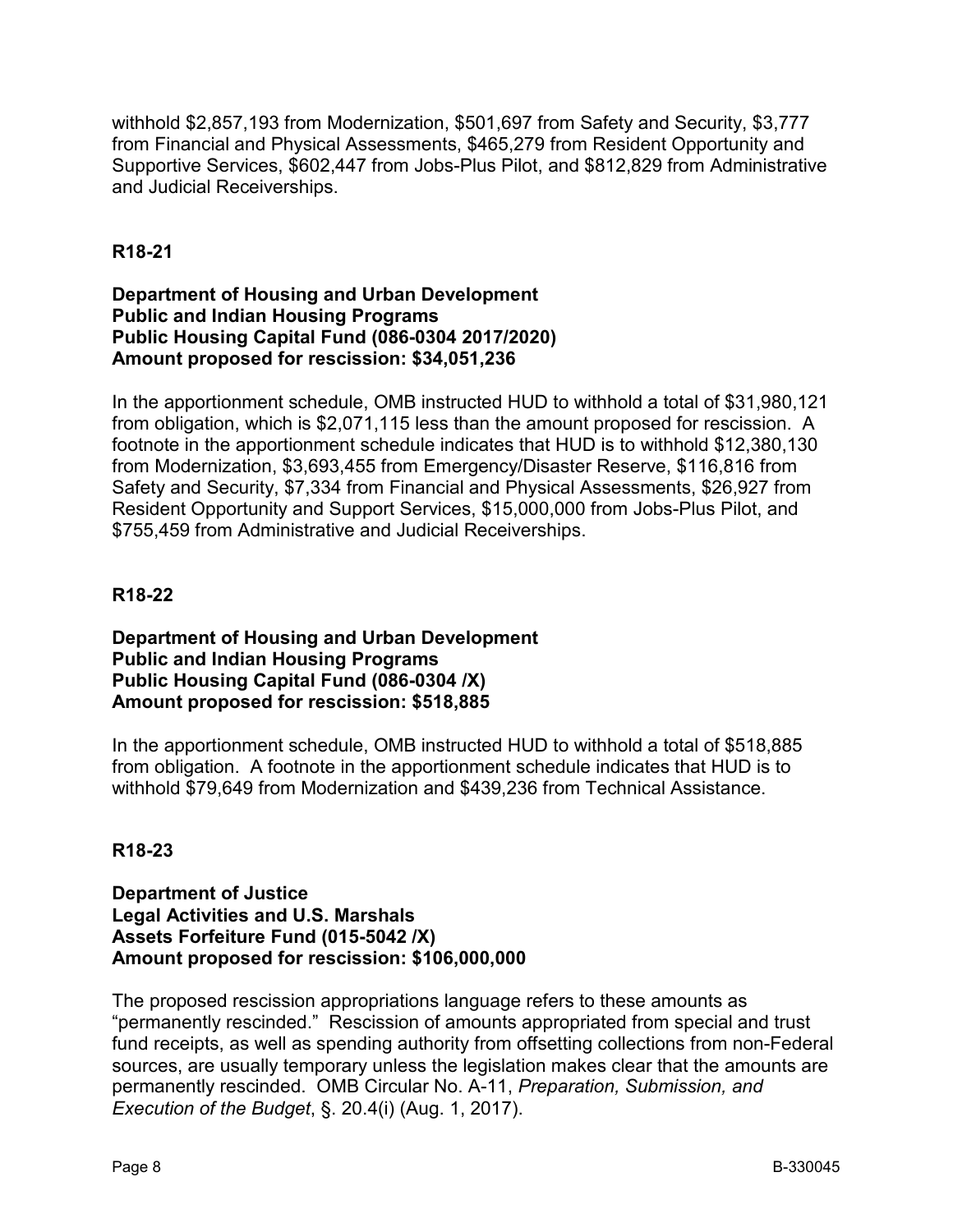The justification for this proposal states that the unobligated balance exceeds the amount that is necessary to carry out Asset Forfeiture Fund (AFF) activities in fiscal year 2018.

In [GAO-16-297,](https://www.gao.gov/assets/680/675987.pdf) we reported that these unobligated balances have been used for departmental priorities and to cover yearly rescissions enacted by Congress.

## **R18-24**

#### **Department of Labor Employment and Training Administration Training and Employment Services (016-0174 /X) Amount proposed for rescission: \$22,913,265**

Under the account closing statute, appropriations available for a fixed period are closed on September  $30<sup>th</sup>$  of the fifth fiscal year after the period of availability for obligation ends. 31 U.S.C. § 1552. Section 1899K of ARRA appropriated \$10 million for fiscal year 2002 and \$150,000,000 for the period of fiscal years 2009 through 2010. Pub. L. No. 111-5, 123 Stat. 115, 433-435 (Feb. 17, 2009). OMB has advised us that, pursuant to 29 U.S.C. § 3227(f) and to section 203(c) of the Trade Act of 2002, Pub. L. No. 107- 210, 116 Stat. 933, 969 (Aug. 6, 2002), the Department of Labor has concluded that these funds remain available for particular purposes after 2010 and, accordingly, these amounts have been placed into a no-year account.

The justification for this proposal states that the program has only distributed \$1.4 million in National Emergency Grants to States to help implement the Health Coverage Tax Credit (HCTC) for Trade Adjustment Assistance (TAA) since 2015, and that the Department of Labor does not have plans for the remaining funds.

#### **R18-25**

### **Department of State Other Complex Crises Fund (072-1015 /X) Amount proposed for rescission: \$30,000,000**

The justification for this proposal states that other resources are available to carry out the activities that this account has been used to support. Specifically, the justification states that this fund has been largely used to support long-term development work, for which the Economic Support Fund is available, rather than the rapid response programs it was designed to support.

The fund had unobligated balances nearly matching or exceeding its budget request in five of the six fiscal years between 2010 and 2015.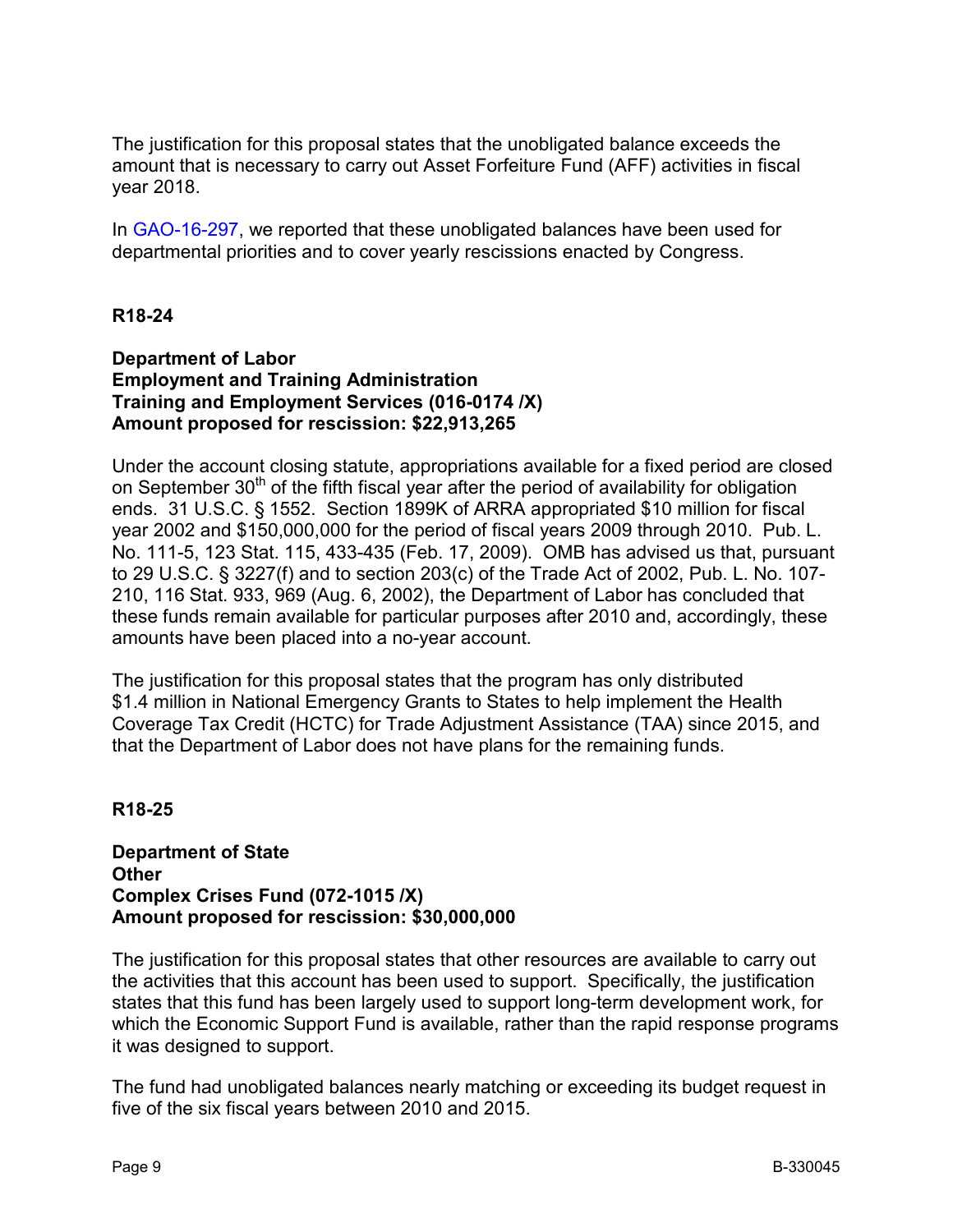### **International Assistance Programs Millennium Challenge Corporation Millennium Challenge Corporation (524-2750 /X) Amount proposed for rescission: \$52,000,000**

The justification for this proposal states that the funds are not needed to carry out the program in fiscal year 2018, noting that funds from the Indonesia compact are anticipated to be returned to the Millennium Challenge Corporation (MCC), and that MCC's fiscal year 2018 appropriations exceeded the President's request.

MCC has consistently carried over large unobligated balances over the past several fiscal years, ranging from about \$1.3 billion at the end of fiscal year 2011 to about an estimated \$2.2 billion at the end of fiscal year 2017.

### **R18-27**

### **International Assistance Programs Agency for International Development International Disaster Assistance (072-1035 /X) Amount proposed for rescission: \$252,000,000**

The justification for this proposal states that the funds were appropriated for the Ebola outbreak in 2015 and are no longer needed because the Ebola response has largely concluded.

In [GAO-18-350,](https://www.gao.gov/assets/700/690921.pdf) we found that the U.S. Agency for International Development (USAID) has initiated or completed most Ebola recovery projects, but that a complete project inventory is still needed for evaluating its efforts.

## **R18-28**

**Department of Transportation Federal Highway Administration Miscellaneous Appropriations (069-0538 /X) Amount proposed for rescission: \$85,938,251**

OMB instructed the Department of Transportation to withhold \$85,938,251 from obligation pending congressional action on the rescission proposal, and the Department is withholding amounts in a manner consistent with the special message and OMB's instructions.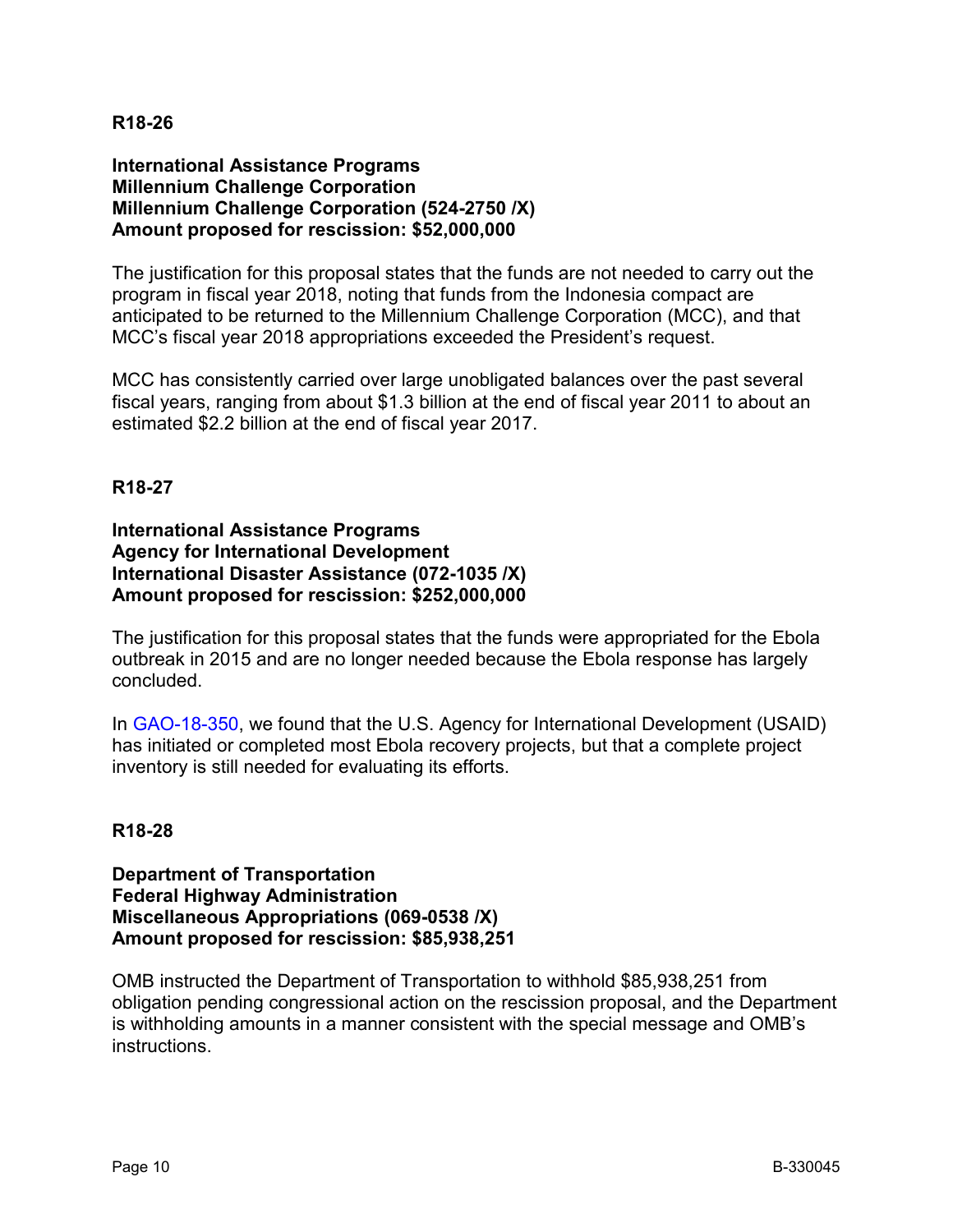Section 1001(4) of the ICA, referred to as the "fourth disclaimer," provides that "Nothing contained in this Act, or in any amendments made by this Act, shall be construed as . . . superseding any provision of law which requires the obligation of budget authority or the making of outlays thereunder." Pub. L. No. 93–344, title X, § 1001(4), 88 Stat. 297, 332 (July 12, 1974), *classified at* 2 U.S.C. § 681(4). This provision made line-item appropriations for specified transportation projects. Based on the information available for our review, the Secretary of Transportation has no discretion over the obligation of funds provided for the specified projects. Accordingly, we regard these amounts as falling within the fourth disclaimer and conclude that these funds may not be withheld from obligation pending congressional consideration of the rescission proposal.

## **R18-30**

## **Department of Transportation Federal Highway Administration Miscellaneous Highway Trust Funds (069-8058 /X) Amount proposed for rescission: \$48,019,600**

OMB advised us that there was a drafting error in this rescission proposal. The proposed rescission appropriations language should refer to the "Miscellaneous Highway Projects" *account* instead of the "Miscellaneous Highway Projects" *heading*; the Department of Transportation and Related Agencies Appropriations Act, 2001 has no such heading. OMB advised us that the funds proposed for rescission were appropriated in section 378 of the Department of Transportation and Related Agencies Appropriations Act, 2001. Pub. L. No. 106-346, title III, § 378, 114 Stat. 1356, 1356A-38–1356A-41 (Oct. 23, 2000).

OMB instructed the Department of Transportation to withhold \$48,019,600 from obligation pending action on the rescission proposal, and the Department is withholding amounts in a manner consistent with the special message and OMB's instructions.

Section 1001(4) of the ICA, referred to as the "fourth disclaimer," provides that "Nothing contained in this Act, or in any amendments made by this Act, shall be construed as . . . superseding any provision of law which requires the obligation of budget authority or the making of outlays thereunder." Pub. L. No. 93–344, title X, § 1001(4), 88 Stat. 297, 332 (July 12, 1974), *classified at* 2 U.S.C. § 681(4). This provision made line-item appropriations for specified transportation projects. Based on the information available for our review, the Secretary of Transportation has no discretion over the obligation of funds provided for the specified projects. Accordingly, we regard these amounts as falling within the fourth disclaimer and conclude that these funds may not be withheld from obligation pending congressional consideration of the rescission proposal.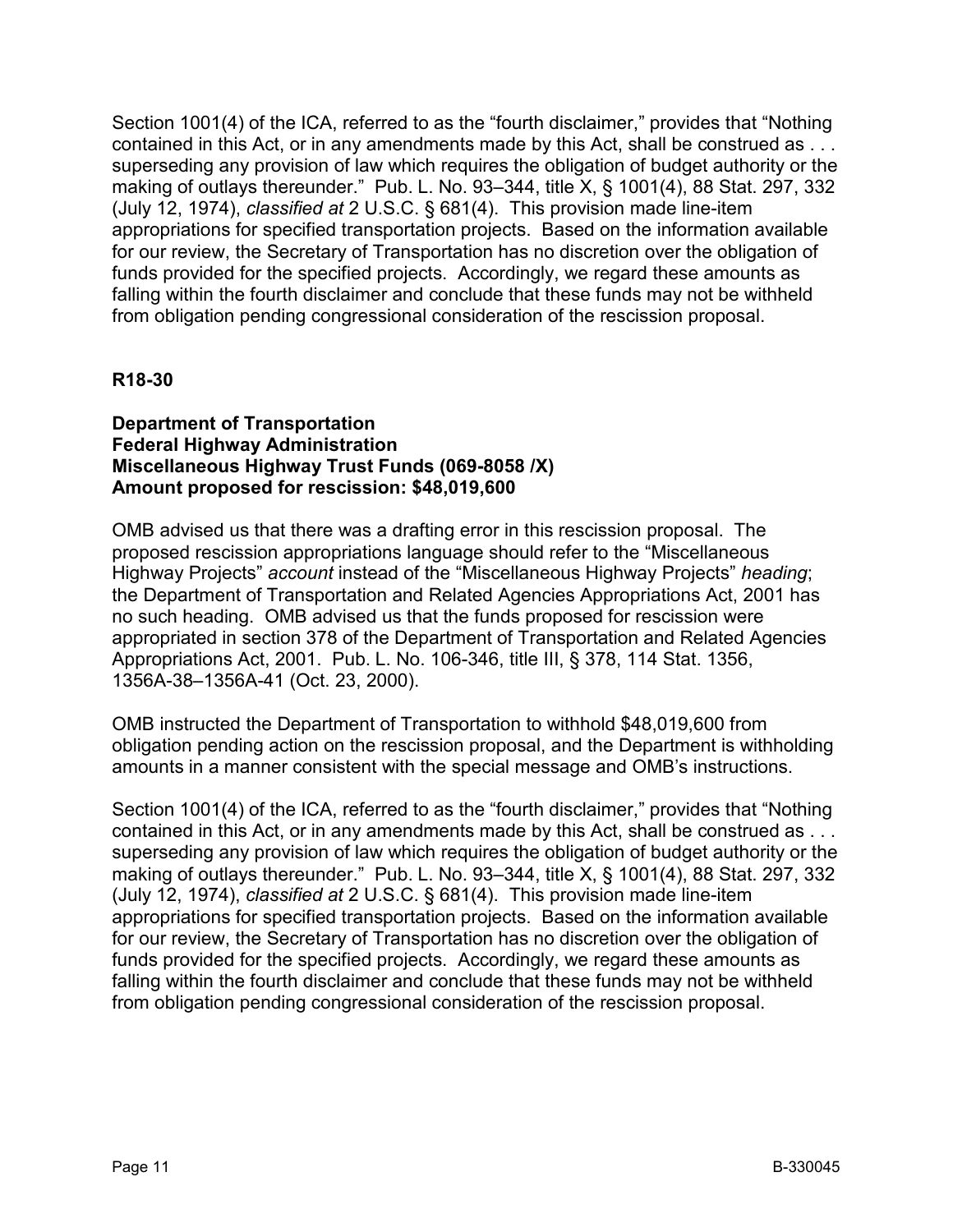### **Department of the Treasury Departmental Offices Treasury Forfeiture Fund (020-5697 /X) Amount proposed for rescission: \$53,000,000**

The proposed rescission appropriations language refers to these amounts as "permanently rescinded." Rescission of amounts appropriated from special and trust fund receipts, as well as spending authority from offsetting collections from non-Federal sources, are usually temporary unless the legislation makes clear that the amounts are permanently rescinded. OMB Circular No. A-11, *Preparation, Submission, and Execution of the Budget*, §. 20.4(i) (Aug. 1, 2017).

The justification for this proposal states that the funds exceed amounts needed to carry out the program in fiscal year 2018.

In [GAO-16-297,](https://www.gao.gov/assets/680/675987.pdf) we reported that unobligated balances in this fund have been used for law enforcement purposes and rescissions enacted by Congress.

## **R18-34**

### **Department of the Treasury Departmental Offices Community Development Financial Institution Fund Program Account (020-1881 2017/2018) Amount proposed for rescission: \$22,787,358**

The justification for this proposal states that the proposal would rescind \$22.8 million in funds appropriated in fiscal year 2017 for the Department of the Treasury's Bank Enterprise Award (BEA) program.

In [GAO-06-824,](https://www.gao.gov/assets/260/251009.pdf) we found that the BEA program's impact on investments in distressed communities is difficult to determine, but likely not significant.

#### **R18-35**

**Department of the Treasury Departmental Offices Capital Magnet Fund, Community Development Financial Institutions (020-8524 /X) Amount proposed for rescission: \$151,281,335**